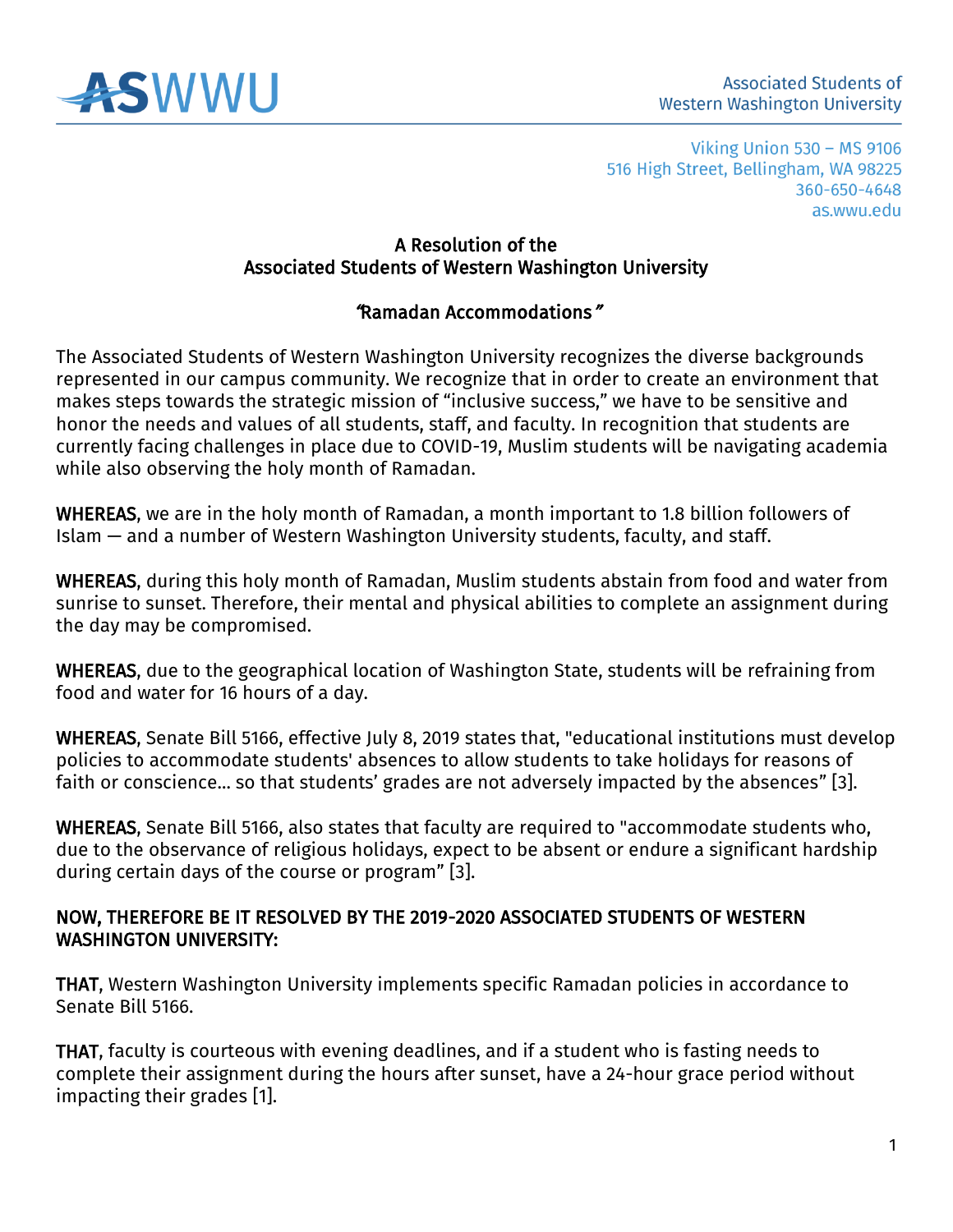

THAT, online exams and quizzes, if strictly timed and on limited hours, can be taken with reasonable accommodations at a different time discussed between both the student and professor.

THAT, this resolution be forwarded to President Sabah Randhawa, Vice President Melynda Huskey, Provost and Vice President Brent Carbajal, Faculty Senate President Jeff Young, the Civil Rights and Title IX Compliance Office, and all WWU College Deans, and all Department chairs to distribute to all professors.

PASSED AND APPROVED by the 2019-2020 Associated Students of Western Washington University Student Senate at their regular meeting on May 5, 2020.

PASSED AND APPROVED by the 2019-2020 Associated Students of Western Washington University Executive Board of Directors at their regular meeting on May 6, 2020.

Adal Barenter \_\_\_\_\_\_\_\_\_\_\_\_\_\_\_\_\_\_\_\_\_\_\_\_\_\_\_\_\_

Adah Barenburg Chair, ASWWU Student Senate

Lami Wefiesta

\_\_\_\_\_\_\_\_\_\_\_\_\_\_\_\_\_\_\_\_\_\_\_\_\_\_\_\_ Noelani DeFiesta Chair, ASWWU Executive Board

#### NOW, THEREFORE BE IT RESOLVED BY THE 2020-2021 ASSOCIATED STUDENTS OF WESTERN WASHINGTON UNIVERSITY:

THAT, the 2020-21 Associated Students of Western Washington University reaffirms the "Ramadan Accommodations" resolution as passed by the 2019-2020 ASWWU Executive Board and Student Senate.

THAT, Western Washington University implements specific Ramadan policies in accordance to Senate Bill 5166, the Western Washington University Black Student Organizations Demands, and Western Washington University Teaching Handbook as passed by Academic Coordinating Commission on April 20, 2021 [1] [2] [3].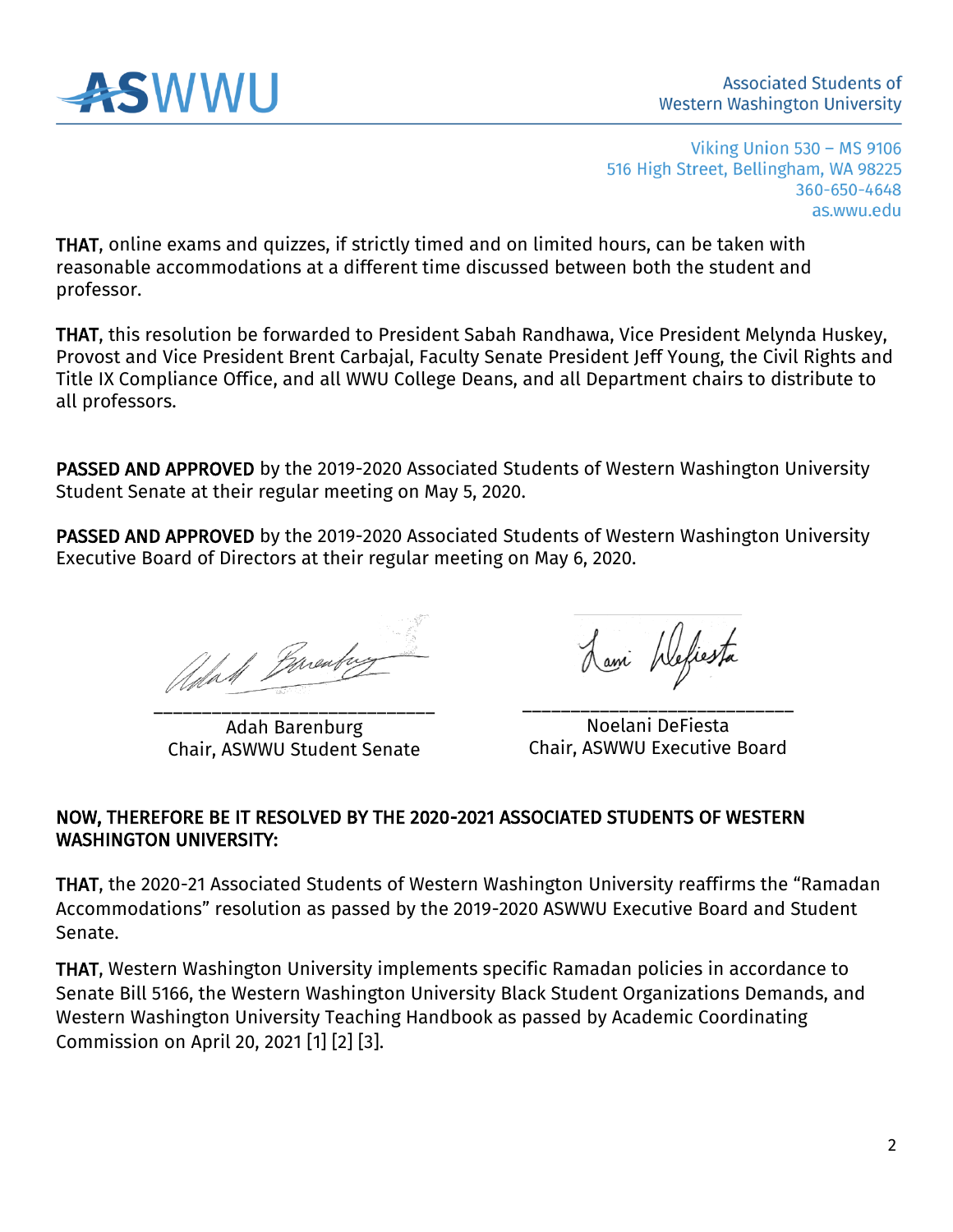

THAT, faculty is courteous with evening deadlines, and if a student who is fasting needs to complete their assignment during the hours after sunset, have a 24-hour grace period without impacting their grades [1].

THAT, online exams and quizzes, if strictly timed and on limited hours, can be taken with reasonable accommodations at a different time discussed between both the student and professor.

THAT, this resolution be forwarded to President Sabah Randhawa, Vice President Melynda Huskey, Provost and Vice President Brent Carbajal, Faculty Senate President Jeff Young, the Civil Rights and Title IX Compliance Office, and all WWU College Deans, and all Department chairs to distribute to all professors.

PASSED AND APPROVED by the 2020-2021 Associated Students of Western Washington University Student Senate through electronic vote on April 23, 2021.

PASSED AND APPROVED by the 2020-2021 Associated Students of Western Washington University Executive Board at their regular meeting on April 22, 2021.

Sargun Handa

\_\_\_\_\_\_\_\_\_\_\_\_\_\_\_\_\_\_\_\_\_\_\_\_\_\_\_\_\_ Sargun Handa Chair, ASWWU Student Senate

\_\_\_\_\_\_\_\_\_\_\_\_\_\_\_\_\_\_\_\_\_\_\_\_\_\_\_\_

Abdul-Malik Ford Chair, ASWWU Executive Board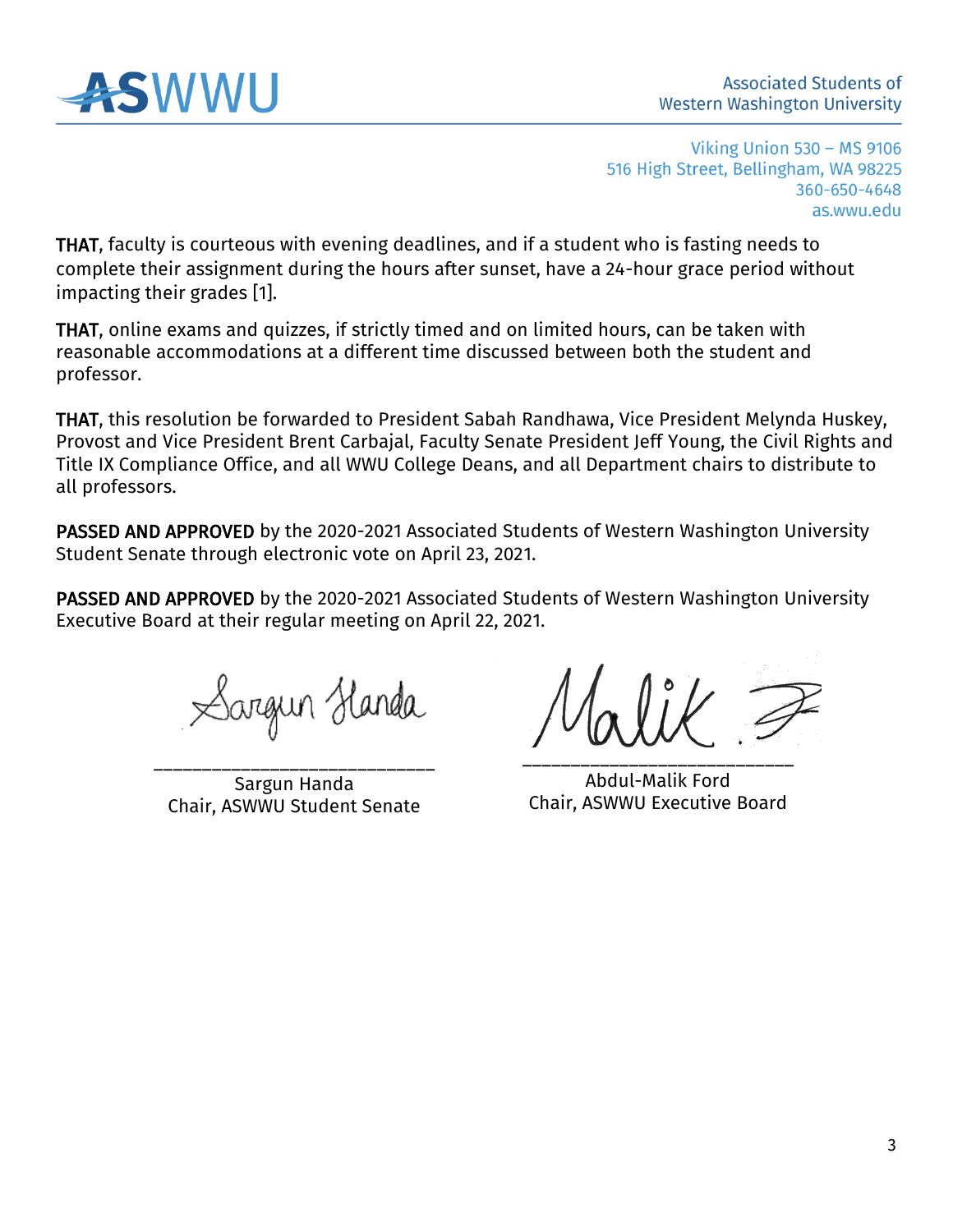

# Appendix

[1]: WWU Teaching Handbook passed by the Academic Coordinating Commission (ACC) on April 20, 2021 (pending Faculty Senate approval)

<https://www.wwu.edu/teachinghandbook/>

### Religious Accommodation

- Western provides reasonable accommodation for students to take holidays for reasons of faith or conscience or for organized activities conducted under the auspices of a religious denomination, church, or religious organization. Accommodation is available to students who expect to be absent or endure a significant hardship due to religious observance during certain days of the course of the program. An example of significant hardship would be challenges resulting from fasting for religious reasons.
- Students seeking such accommodation must provide written notice to their faculty within the first two weeks of the course, or at least 3 weeks prior to when the accommodation is needed, citing the specific dates for which they will need accommodation. If the exact date of a religious observance is variable, (for instance, pending official sighting of the moon), faculty will work with the student to include options to provide accommodation one day before or after the expected date.
- "Reasonable accommodation" means that faculty will coordinate with the student on scheduling examinations or other activities necessary for completion of the course or program so that class activities do not conflict with the student's participation in the religious observance. Alternate times offered must extend at least 24 hours before or after the scheduled activity to provide reasonable accommodation. In the event that course activities cannot be rescheduled, such as certain lab activities, faculty will provide an alternative method for the student to learn the missed content. Absences as part of religious accommodation will not count against any attendance requirements for the course.
- The testing center is available to administer exams for these accommodations. Additional information about this accommodation can be found in **SB 5166: Providing religious** [accommodations for postsecondary students](https://app.leg.wa.gov/billsummary?BillNumber=5166&Initiative=false&Year=2019)

[2]: Senate Bill 5166: Providing religious accommodations for postsecondary students <https://app.leg.wa.gov/billsummary?BillNumber=5166&Initiative=false&Year=2019>